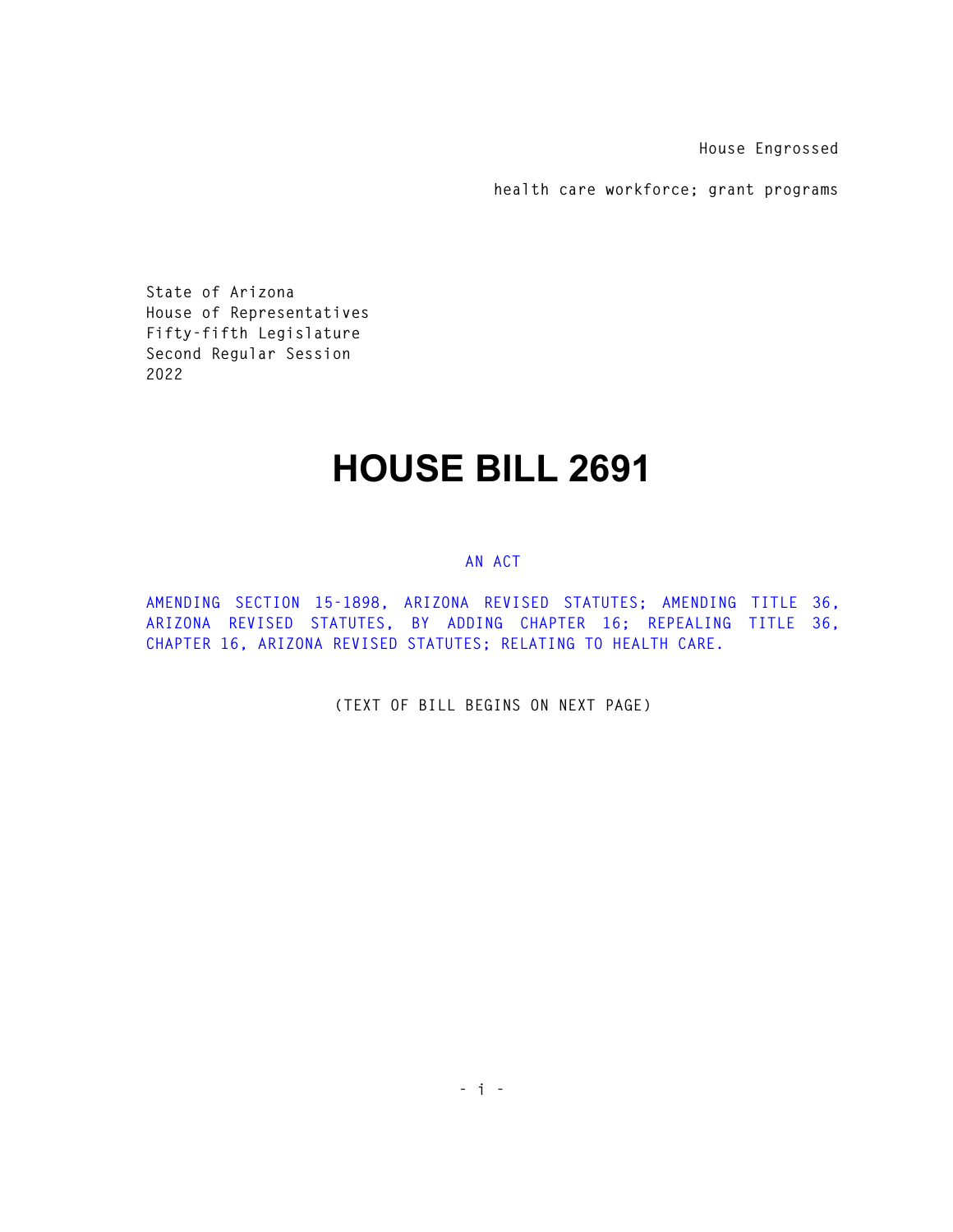**1 Be it enacted by the Legislature of the State of Arizona: 2 Section 1. Section 15-1898, Arizona Revised Statutes, is amended to 3 read: 4 15-1898. Awarding of academic and vocational credits; 5 policies; current and former military members; 6 annual report; definitions 7 A. Each community college district governing board shall develop 8 policies to require community colleges under the jurisdiction of the board 9 to award academic or vocational credit that a current or former member of 10 the United States military may use toward the pursuit of an associate 11 degree or vocational certification. The number of academic or vocational 12 credits awarded shall be based on all of the following: 13 1. The member's length of time of active duty service in the United 14 States military. 15 2. Skills, knowledge and competencies the member acquired during 16 service in the United States military as determined by the board in 17 consultation with the department of veterans' services. 18 3. If the member provides a transcript, the requirements CRITERIA 19 prescribed in subsection C of this section. 20 B. The Arizona board of regents shall develop policies to require 21 the universities under the jurisdiction of the board to award academic or 22 vocational credit that a current or former member of the United States 23 military may use toward the pursuit of a baccalaureate degree or 24 vocational certification. The number of academic or vocational credits 25 awarded shall be based on all of the following: 26 1. The member's length of time of active duty service in the United 27 States military. 28 2. Skills, knowledge and competencies the member acquired during 29 service in the United States military as determined by the board in 30 consultation with the department of veterans' services. 31 3. If the member provides a transcript, the requirements CRITERIA 32 prescribed in subsection C of this section. 33 C. Each university under the jurisdiction of the Arizona board of 34 regents and each community college under the jurisdiction of a community 35 college district governing board shall notify an applicant for admission 36 who is a current or former member of the United States military that the 37 applicant may: 38 1. Be eligible to receive academic or vocational credit for the 39 applicant's military training and education. 40 2. Submit a transcript of the applicant's military training and 41 education. The university or community college shall both: 42 (a) Evaluate the transcript and work in conjunction with the 43 department of veterans' services to assess and apply the applicant's 44 education, training and experience received through military duty or 45 service to academic or vocational credits in selected programs of study.**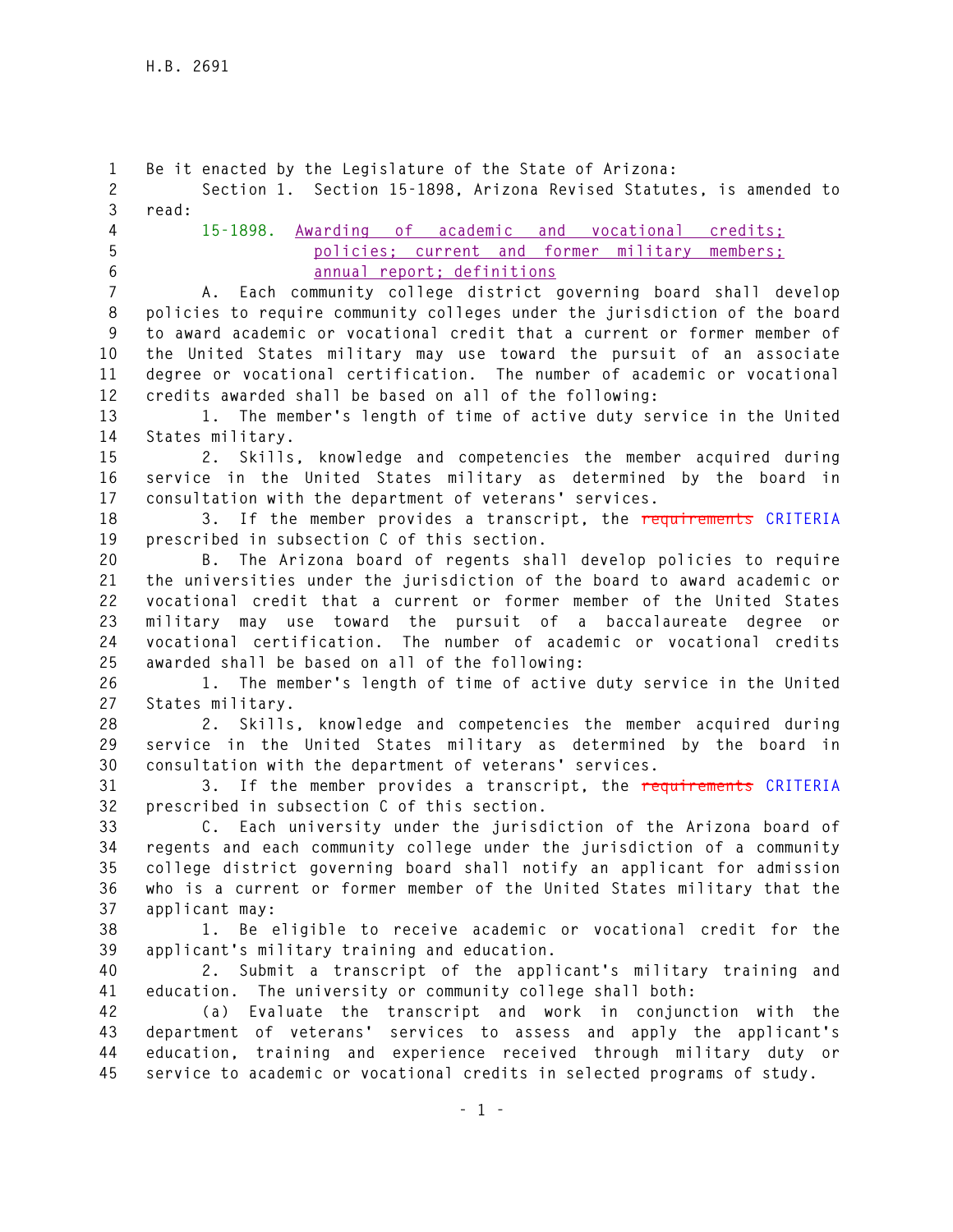**1 (b) Notify the applicant which credits from the transcript are 2 transferrable. 3 D. EACH UNIVERSITY UNDER THE JURISDICTION OF THE ARIZONA BOARD OF 4 REGENTS AND EACH COMMUNITY COLLEGE UNDER THE JURISDICTION OF A COMMUNITY 5 COLLEGE GOVERNING BOARD SHALL ANNUALLY REPORT TO THE GOVERNOR, THE 6 PRESIDENT OF THE SENATE AND THE SPEAKER OF THE HOUSE OF REPRESENTATIVES 7 THE NUMBER OF APPLICATIONS RECEIVED AND NUMBER OF APPLICATIONS APPROVED 8 PURSUANT TO THIS SECTION AND THE PROGRAMS OF STUDY FOR WHICH THE 9 APPLICATIONS ARE RECEIVED AND APPROVED. THE REPORT SHALL SPECIFICALLY 10 LIST EACH HEALTH CARE PROGRAM SEPARATELY.**  11 **D.** E. For the purposes of this section: **12 1. "Member of the United States military" or "member" means a 13 person who is currently serving or who has served in the United States air 14 force, army, navy, marine corps or coast guard, the national guard or a 15 reserve unit of any of these branches of the United States military. 16 Member of the United States military or member does not include a person 17 who was dishonorably discharged. 18 2. "Transcript" includes a joint services transcript prepared for 19 the applicant. 20 Sec. 2. Title 36, Arizona Revised Statutes, is amended by adding 21 chapter 16, to read: 22 CHAPTER 16 23 HEALTH CARE WORKFORCE 24 ARTICLE 1. WORKFORCE DEVELOPMENT 25 36-1801. Definitions 26 IN THIS CHAPTER, UNLESS THE CONTEXT OTHERWISE REQUIRES: 27 1. "ADMINISTRATION" MEANS THE ARIZONA HEALTH CARE COST CONTAINMENT 28 SYSTEM ADMINISTRATION. 29 2. "ASSISTED LIVING CENTER" HAS THE SAME MEANING PRESCRIBED IN 30 SECTION 36-401. 31 3. "ASSISTED LIVING FACILITY" HAS THE SAME MEANING PRESCRIBED IN 32 SECTION 36-401. 33 4. "DEPARTMENT" MEANS THE DEPARTMENT OF HEALTH SERVICES. 34 5. "DIRECTOR" MEANS THE DIRECTOR OF THE DEPARTMENT. 35 6. "HEALTH CARE INSTITUTION" HAS THE SAME MEANING PRESCRIBED IN 36 SECTION 36-401. 37 7. "NURSING CARE INSTITUTION" HAS THE SAME MEANING PRESCRIBED IN 38 SECTION 36-401. 39 36-1802. Arizona nurse education investment pilot program; 40 fund; appropriations; use of monies 41 A. THE SUM OF \$15,000,000 IS APPROPRIATED FROM THE STATE GENERAL 42 FUND IN EACH OF FISCAL YEARS 2022-2023 THROUGH 2024-2025 TO THE DEPARTMENT 43 FOR THE ARIZONA NURSE EDUCATION INVESTMENT PILOT PROGRAM, WHICH IS 44 ESTABLISHED TO INCREASE THE CAPACITY OF NURSING EDUCATION PROGRAMS IN THIS 45 STATE BY FOSTERING COLLABORATION AMONG THIS STATE'S EDUCATION AND HEALTH**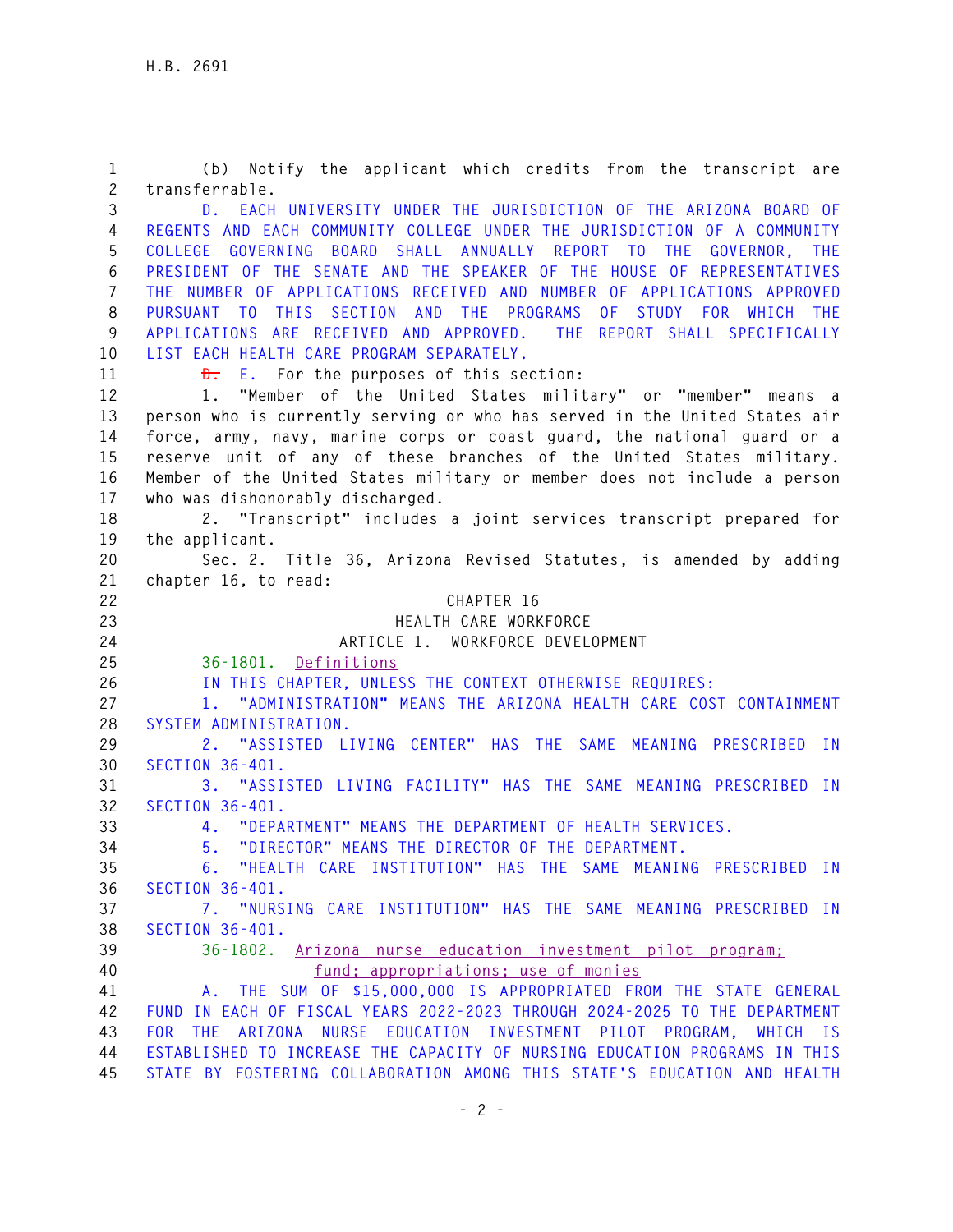**1 CARE COMMUNITIES AND THE STATE AND FEDERAL GOVERNMENTS. THE PROGRAM SHALL 2 ADDRESS THIS STATE'S NURSING SHORTAGE BY INCREASING THE NUMBER OF ALL 3 LEVELS OF NURSES GRADUATING FROM THIS STATE'S NURSING EDUCATION PROGRAMS 4 BY THE END OF FISCAL YEAR 2026-2027 FROM THE NUMBER GRADUATING IN FISCAL 5 YEAR 2021-2022. THE DEPARTMENT MAY USE PRIVATE DONATIONS, GRANTS AND 6 FEDERAL MONIES TO IMPLEMENT, SUPPORT, PROMOTE AND MAINTAIN THE PROGRAM OR 7 TO SUPPLANT MONIES APPROPRIATED FROM THE STATE GENERAL FUND. THE 8 DEPARTMENT SHALL USE ALL OTHER FUNDING SOURCES BEFORE USING THE STATE 9 GENERAL FUND MONIES.** 

**10 B. THE ARIZONA NURSE EDUCATION INVESTMENT PILOT PROGRAM FUND IS 11 ESTABLISHED CONSISTING OF LEGISLATIVE APPROPRIATIONS AND MONIES PROVIDED 12 BY ANY FEDERAL AGENCY, ENTITY OR PROGRAM FOR NURSING EDUCATION AND 13 WORKFORCE EXPANSION. THE DEPARTMENT SHALL ADMINISTER THE FUND. MONIES IN 14 THE FUND ARE CONTINUOUSLY APPROPRIATED AND EXEMPT FROM THE PROVISIONS OF 15 SECTION 35-190 RELATING TO LAPSING OF APPROPRIATIONS. ANY MONIES 16 REMAINING IN THE FUND ON JULY 1, 2026 REVERT TO THE STATE GENERAL FUND.** 

**17 C. THE DEPARTMENT SHALL ALLOCATE FUND MONIES TO THE ARIZONA BOARD 18 OF REGENTS AND COMMUNITY COLLEGE DISTRICTS BASED ON THE NUMBER OF NURSING 19 STUDENTS GRADUATING IN FISCAL YEAR 2021-2022 FROM ELIGIBLE EDUCATION 20 PROGRAMS OFFERED OR OVERSEEN BY THE ARIZONA BOARD OF REGENTS AND THE 21 COMMUNITY COLLEGE DISTRICTS. ELIGIBLE EDUCATION PROGRAMS INCLUDE PROGRAMS 22 FOR NURSING ASSISTANTS, LICENSED PRACTICAL NURSES, REGISTERED NURSES AND 23 ADVANCED PRACTICE NURSES.** 

**24 D. MONIES ALLOCATED FROM THE ARIZONA NURSE EDUCATION INVESTMENT 25 PILOT PROGRAM FUND SHALL BE USED BY THE ARIZONA BOARD OF REGENTS AND THE 26 COMMUNITY COLLEGE DISTRICTS:** 

**27 1. TO PAY FOR SALARIES, BENEFITS, TRAINING AND RELATED EXPENSES AND 28 OPERATIONAL COSTS NECESSARY TO INCREASE THE NUMBER OF QUALIFIED NURSING 29 EDUCATION FACULTY MEMBERS TEACHING IN NURSING DEGREE AND CERTIFICATE 30 PROGRAMS THAT ARE OPERATED OR OVERSEEN BY THE ARIZONA BOARD OF REGENTS OR 31 THE COMMUNITY COLLEGE DISTRICTS. THE MONIES MAY BE SPENT ONLY FOR 32 ADDITIONAL NURSING EDUCATION FACULTY MEMBERS BASED ON THE NUMBER OF 33 FACULTY MEMBERS WHO PROVIDED THIS EDUCATION ON JUNE 30, 2021.** 

**34 2. TO SUPPLEMENT AND NOT SUPPLANT MONIES THAT ARE APPROPRIATED BY 35 THE LEGISLATURE FOR EACH OF FISCAL YEARS 2022-2023 THROUGH 2024-2025 BASED 36 ON THE NUMBER OF NURSING EDUCATION FACULTY MEMBERS WHO PROVIDE THIS 37 EDUCATION AND WERE FUNDED IN FISCAL YEAR 2021-2022.** 

**38 3. FOR CAPITAL EXPENSES THAT ARE DIRECTLY RELATED TO ADDITIONAL 39 FACULTY AND STUDENTS, INCLUDING STUDENT SUPPORT SERVICES.** 

**40 E. THE ARIZONA BOARD OF REGENTS SHALL ESTABLISH A PROCESS, WHICH 41 MAY INCLUDE A GRANT PROGRAM, TO ANNUALLY DISTRIBUTE FUND MONIES TO THE 42 UNIVERSITIES UNDER ITS JURISDICTION FOR USE ONLY AS PRESCRIBED IN THIS 43 SECTION.** 

**44 F. THE DIRECTOR SHALL AWARD GRANTS TO COMMUNITY COLLEGE DISTRICTS 45 FOR USE ONLY AS PRESCRIBED IN THIS SECTION BASED ON THE RECOMMENDATIONS**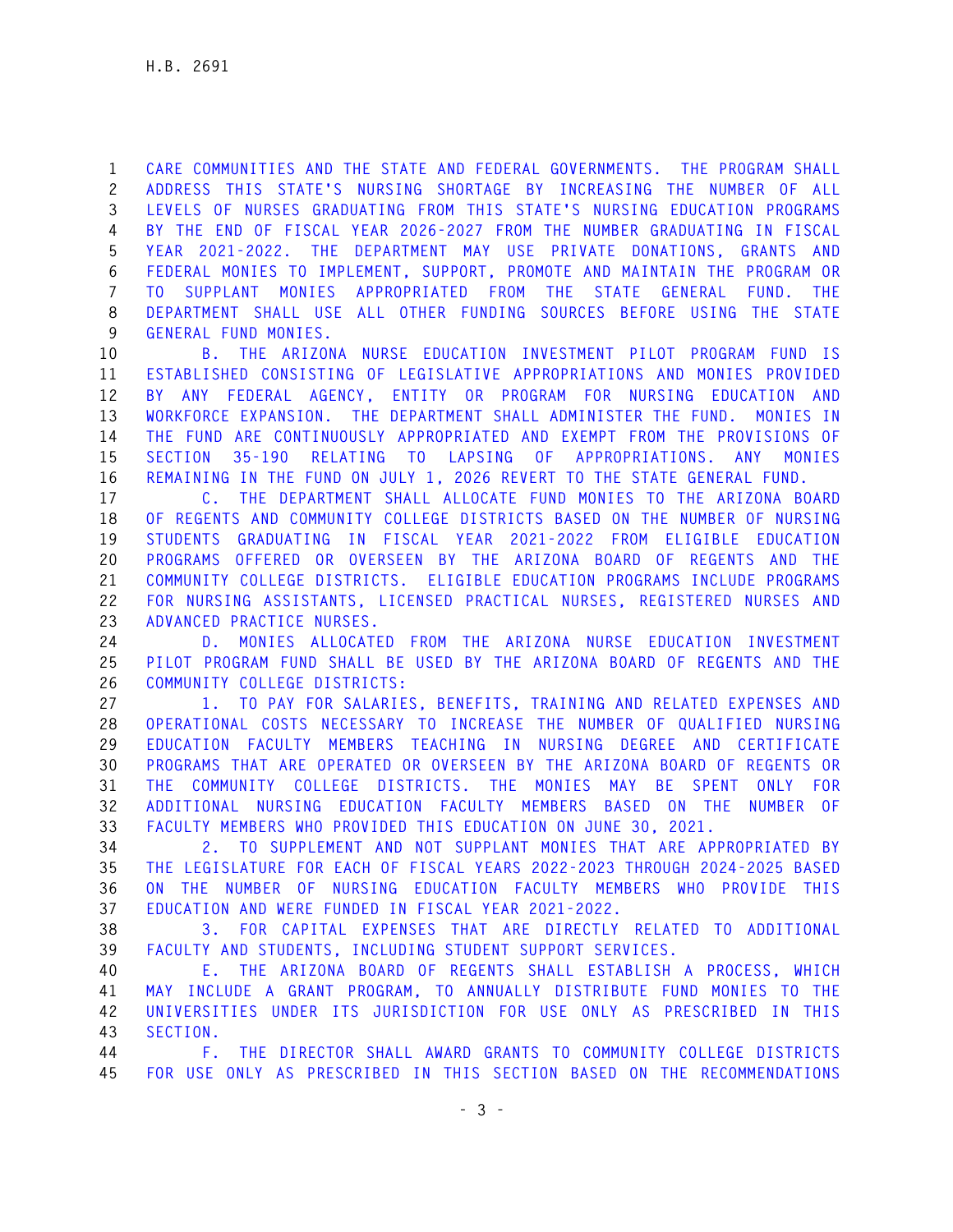**1 FROM A STATEWIDE ORGANIZATION THAT REPRESENTS COMMUNITY COLLEGES. THE 2 DEPARTMENT SHALL ESTABLISH AN APPLICATION FORM, PROCESS AND PROCEDURE BY 3 WHICH MONIES MAY BE GRANTED. THE GRANTS PRESCRIBED BY THIS SUBSECTION ARE 4 SUBJECT TO THE AVAILABILITY OF MONIES AND SHALL BE DISTRIBUTED IN A MANNER 5 DESIGNED TO INCREASE THE NUMBER OF NURSE GRADUATES OR STUDENTS COMPLETING 6 CERTIFICATE PROGRAMS BY INCREASING AVAILABLE FACULTY AND TEACHING 7 RESOURCES IN A MANNER THAT:** 

**8 1. PROVIDES FOR THE EFFICIENT USE OF AVAILABLE MONIES AND SHARED 9 RESOURCES.** 

**10 2. DISTRIBUTES MONIES THROUGHOUT GEOGRAPHIC AREAS OF THIS STATE AND 11 TO UNDERREPRESENTED POPULATIONS IN THE NURSING WORKFORCE IN THIS STATE.**

**12 36-1803. Student nurse clinical rotation and licensed or 13 certified nurse training pilot program; preceptor 14 training; expansion; appropriations; grants; 15 definition** 

**16 A. THE SUM OF \$27,000,000 IS APPROPRIATED FROM THE STATE GENERAL 17 FUND IN EACH OF FISCAL YEARS 2022-2023 THROUGH 2024-2025 TO THE 18 ADMINISTRATION FOR THE STUDENT NURSE CLINICAL ROTATION AND LICENSED OR 19 CERTIFIED NURSE TRAINING PROGRAM, WHICH IS ESTABLISHED TO EXPAND THE 20 CAPACITY OF PRECEPTOR TRAINING PROGRAMS AT HEALTH CARE INSTITUTIONS FOR 21 NURSING STUDENTS AND LICENSED OR CERTIFIED NURSES. THE APPROPRIATIONS ARE 22 EXEMPT FROM THE PROVISIONS OF SECTION 35-190 RELATING TO LAPSING OF 23 APPROPRIATIONS. ANY MONIES REMAINING UNEXPENDED ON JULY 1, 2026 REVERT TO 24 THE STATE GENERAL FUND.** 

**25 B. EXCEPT AS PROVIDED IN SECTION 36-1804, THE ADMINISTRATION SHALL 26 DEVELOP A GRANT PROGRAM TO DISTRIBUTE THESE MONIES TO HEALTH CARE 27 INSTITUTIONS THAT ARE LICENSED PURSUANT TO CHAPTER 4 OF THIS TITLE ONLY TO 28 EXPAND OR CREATE CLINICAL TRAINING PLACEMENTS FOR UNDERGRADUATE NURSING 29 STUDENTS AND LICENSED OR CERTIFIED NURSES TO TRANSITION TO PRACTICE AND 30 INCREASE SPECIALTY NURSING SKILLS. ELIGIBLE PRECEPTOR TRAINING PROGRAMS 31 MAY INCLUDE PROGRAMS FOR NURSING ASSISTANTS, LICENSED PRACTICAL NURSES, 32 REGISTERED NURSES AND ADVANCED PRACTICE NURSES, INCLUDING NURSING 33 ASSISTANT PROGRAMS OFFERED BY ASSISTED LIVING CENTERS, ASSISTED LIVING 34 FACILITIES AND NURSING CARE INSTITUTIONS AND APPROVED BY THE ARIZONA STATE 35 BOARD OF NURSING.** 

**36 C. THE GRANT MONIES ARE INTENDED TO SUPPLEMENT AND NOT SUPPLANT 37 EXISTING PRECEPTOR OR TRAINING PROGRAM EXPENSES COVERED BY THE HEALTH CARE 38 INSTITUTION GRANTEE. A HEALTH CARE INSTITUTION APPLYING FOR A GRANT FOR A 39 LICENSED OR CERTIFIED NURSE TRAINING PROGRAM PURSUANT TO THIS SECTION 40 SHALL INCLUDE MATCHING MONIES FROM A REVENUE SOURCE OTHER THAN THE STATE 41 GENERAL FUND.** 

**42 D. THE ADMINISTRATION SHALL ESTABLISH AN APPLICATION PROCESS FOR 43 THE GRANT PROGRAM AND MAY AWARD GRANTS FOR MULTIYEAR PROGRAMS. PROPOSALS 44 MUST INCLUDE OUTCOME GOALS AND MEASUREMENTS OF THE NUMBER OF NURSES**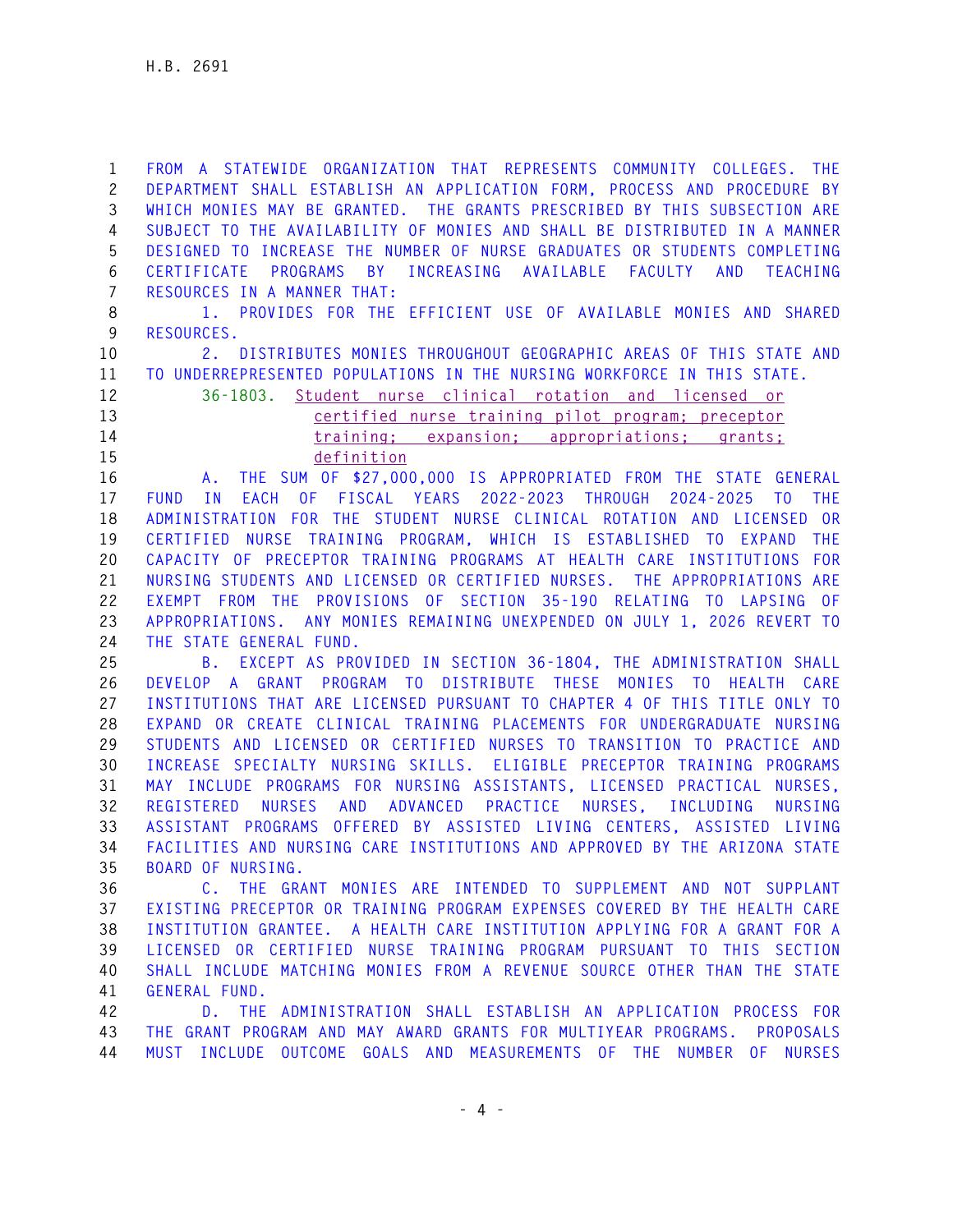**1 PLANNED TO BE TRAINED AND RETENTION TARGETS. THE ADMINISTRATION SHALL 2 CONSIDER THE FOLLOWING FACTORS WHEN DETERMINING GRANT AWARDS: 3 1. THE GEOGRAPHIC AND POPULATION DISTRIBUTION. 4 2. THE NUMBER OF NURSES PLANNED TO BE TRAINED AND RETAINED. 5 3. THE COST OF THE PROPOSAL FOR THE NUMBER OF NURSES EXPECTED TO 6 PARTICIPATE AND TO BE RETAINED COMPARED TO OTHER PROPOSALS. 7 E. THE ADMINISTRATION MAY USE MONIES APPROPRIATED PURSUANT TO THIS 8 SECTION FOR PROGRAM ADMINISTRATION COSTS AND, IF DEEMED NECESSARY BY THE 9 ADMINISTRATION, TO CONTRACT WITH INDIVIDUALS OR ENTITIES TO ADMINISTER ALL 10 OR ANY OF THE ELEMENTS OF THE PROGRAM. 11 F. THE ADMINISTRATION MAY USE PRIVATE DONATIONS, GRANTS AND FEDERAL 12 MONIES TO IMPLEMENT, SUPPORT, PROMOTE OR MAINTAIN THE PROGRAM OR TO 13 SUPPLANT MONIES APPROPRIATED FROM THE STATE GENERAL FUND. THE 14 ADMINISTRATION SHALL USE ALL OTHER FUNDING SOURCES FOR THE GRANT PROGRAM 15 BEFORE USING THE STATE GENERAL FUND MONIES. 16 G. THE ADMINISTRATION MAY TERMINATE THE FUNDING OF A GRANT IF 17 OUTCOMES REPORTED PURSUANT TO SECTION 36-1805 DEMONSTRATE THAT THE GRANT 18 PROPOSAL IS NOT PERFORMING AS PLANNED. MONIES RETURNED MAY BE USED FOR 19 THE OTHER GRANT PROPOSALS OR SHALL REVERT TO THE STATE GENERAL FUND. 20 H. FOR THE PURPOSES OF THIS SECTION, "LICENSED OR CERTIFIED NURSE" 21 MEANS A NURSE WHO IS OR BECOMES LICENSED OR CERTIFIED WHILE PARTICIPATING 22 IN THE TRAINING PROGRAM AND WHO IS NEW TO PRACTICE. 23 36-1804. Licensed registered nurse transition to practice 24 pilot program; program administrator; program 25 curricula; stipends 26 A. OF THE MONIES APPROPRIATED PURSUANT TO SECTION 36-1803, UP TO 27 \$2,000,000 IN EACH OF FISCAL YEARS 2022-2023 THROUGH 2024-2025 IS 28 DESIGNATED FOR THE ADMINISTRATION TO ESTABLISH A LICENSED REGISTERED NURSE 29 TRANSITION TO PRACTICE PILOT PROGRAM TO FACILITATE AND IMPROVE THE 30 TRANSITION FOR NURSES FROM EDUCATION TO PRACTICE. THE PROGRAM SHALL 31 SUPPORT AND DEVELOP NEW NURSES, PROVIDE EVIDENCE-BASED PROFESSIONAL 32 DEVELOPMENT AND ACCELERATE THE NOVICE NURSE TO A COMPETENT NURSE MORE 33 RAPIDLY. 34 B. THE ADMINISTRATION MAY CONTRACT WITH A STATEWIDE HOSPITAL 35 ASSOCIATION WHOSE MEMBERSHIP INCLUDES CRITICAL CARE ACCESS HOSPITALS OR A 36 STATEWIDE NURSES ASSOCIATION EXPERIENCED IN EDUCATION AND TRAINING 37 PROGRAMS TO ADMINISTER SOME OR ALL OF THE PROGRAM. THE ADMINISTRATION OR 38 DESIGNATED PROGRAM ADMINISTRATOR SHALL SELECT CURRICULA FOR THE PROGRAM 39 FROM A NATIONAL VENDOR WITH EXPERIENCE ADMINISTERING NURSE TRAINING 40 PROGRAMS. THE CURRICULA MUST INCLUDE THE FOLLOWING ELEMENTS: 41 1. EFFECTIVE DECISION-MAKING SKILLS. 42 2. CLINICAL LEADERSHIP WHILE ADMINISTERING CARE. 43 3. INCORPORATING RESEARCH-BASED EVIDENCE INTO PRACTICE. 44 4. PROFESSIONAL COMMITMENT TO NURSING. 45 5. INDIVIDUAL DEVELOPMENT GOALS.**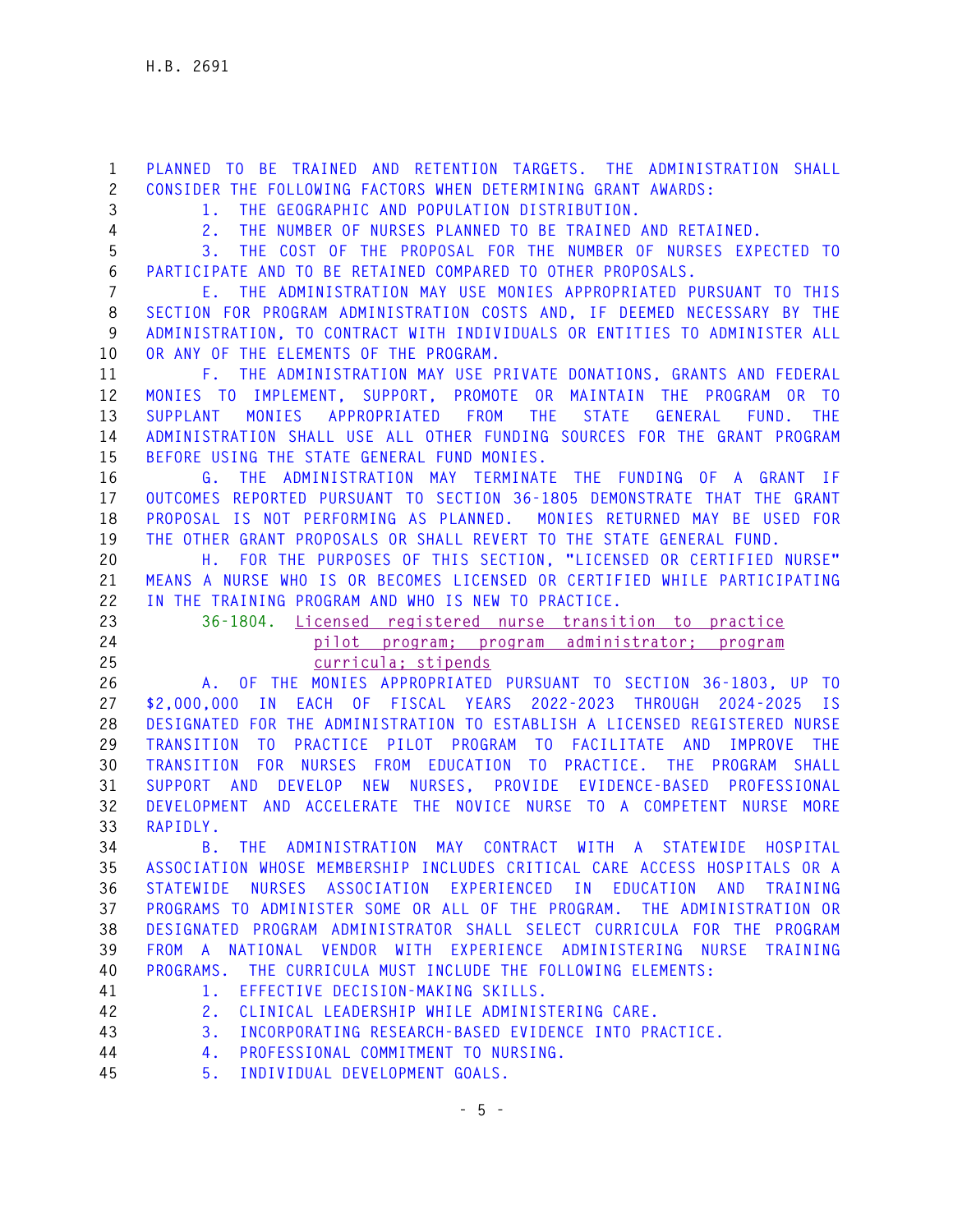**1 C. THE ADMINISTRATION OR DESIGNATED PROGRAM ADMINISTRATOR SHALL 2 PROVIDE STIPENDS TO PARTICIPATING HEALTH CARE INSTITUTIONS TO IMPLEMENT 3 THE LICENSED REGISTERED NURSE TRANSITION TO PRACTICE PILOT PROGRAM USING 4 THE SELECTED CURRICULA. THE PROGRAM ADMINISTRATOR SHALL GIVE PRIORITY TO 5 CRITICAL ACCESS HOSPITALS OR HOSPITALS LOCATED IN COUNTIES WITH A 6 POPULATION OF LESS THAN FIVE HUNDRED THOUSAND PERSONS.** 

**7 D. THE MONIES PROVIDED UNDER THE PROGRAM ARE INTENDED TO SUPPLEMENT 8 AND NOT SUPPLANT EXISTING TRANSITION TO PRACTICE TRAINING PROGRAM EXPENSES 9 COVERED BY THE PARTICIPATING HEALTH CARE INSTITUTIONS. THE PROGRAM 10 ESTABLISHED PURSUANT TO THIS SECTION SHALL REQUIRE PARTICIPATING HEALTH 11 CARE INSTITUTIONS TO PROVIDE MATCHING MONIES FROM A REVENUE SOURCE OTHER 12 THAN THE STATE GENERAL FUND. PARTICIPATION IN THE PROGRAM IS 13 VOLUNTARY. ANY GRANT MONIES REMAINING UNUSED AT THE END OF A FISCAL YEAR 14 MAY BE ROLLED OVER TO THE NEXT FISCAL YEAR OR REALLOCATED BY THE 15 ADMINISTRATION TO THE PROGRAM ESTABLISHED BY SECTION 36-1803.**

**16 36-1805. Annual reports; hearing** 

**17 A. THE DEPARTMENT SHALL DEVELOP REPORTING REQUIREMENTS FOR EACH 18 INSTITUTION OF HIGHER EDUCATION AND HEALTH CARE INSTITUTION PARTICIPATING 19 IN THE ARIZONA NURSE EDUCATION INVESTMENT PROGRAM. THE ADMINISTRATION 20 SHALL DEVELOP REPORTING REQUIREMENTS FOR THE STUDENT NURSE CLINICAL 21 ROTATION AND LICENSED OR CERTIFIED NURSE TRAINING PROGRAM, AND THE 22 LICENSED REGISTERED NURSE TRANSITION TO PRACTICE PROGRAM. ON OR BEFORE 23 DECEMBER 31, 2023 AND EACH DECEMBER 31 THEREAFTER, THE DEPARTMENT AND 24 ADMINISTRATION SHALL PROVIDE A REPORT TO THE GOVERNOR, THE PRESIDENT OF 25 THE SENATE, THE SPEAKER OF THE HOUSE OF REPRESENTATIVES AND THE 26 CHAIRPERSONS OF THE HEALTH AND HUMAN SERVICES COMMITTEES OF THE SENATE AND 27 THE HOUSE OF REPRESENTATIVES, OR THEIR SUCCESSOR COMMITTEES, AND SHALL 28 PROVIDE A COPY OF THE REPORT TO THE SECRETARY OF STATE. EACH REPORT SHALL 29 INCLUDE OR ADDRESS THE FOLLOWING:** 

**30 1. THE NUMBER OF PARTICIPATING ENTITIES AND WHO PARTICIPATED IN 31 EACH PROGRAM.** 

**32 2. THE NUMBER OF NURSES WHO COMPLETED EACH EDUCATIONAL AND CLINICAL 33 TRAINING PROGRAM.** 

**34 3. THE MEASUREMENTS DEVELOPED BY THE DEPARTMENT OR ADMINISTRATION 35 ON THE EXPANSION OF THE STATEWIDE HEALTH CARE WORKFORCE AND RETENTION 36 RATES OF HEALTH CARE INSTITUTIONS.** 

**37 4. THE EXPANSION OF UNIVERSITY AND COMMUNITY COLLEGE PROGRAMS, 38 INCLUDING THE NUMBER OF ADDITIONAL NURSING STUDENTS IN EACH EDUCATIONAL 39 PROGRAM.** 

**40 5. THE NUMBER OF NEW NURSE PRECEPTORS AT EACH HEALTH CARE 41 INSTITUTION, THE NUMBER OF STUDENTS AND LICENSED OR CERTIFIED NURSES 42 TRAINED BY THE EXPANSION OF PRECEPTORS AT EACH HEALTH CARE INSTITUTION AND 43 THE TURNOVER RATE OF LICENSED OR CERTIFIED NURSES WITHIN ONE YEAR OF 44 HIRING AT EACH HEALTH CARE INSTITUTION.**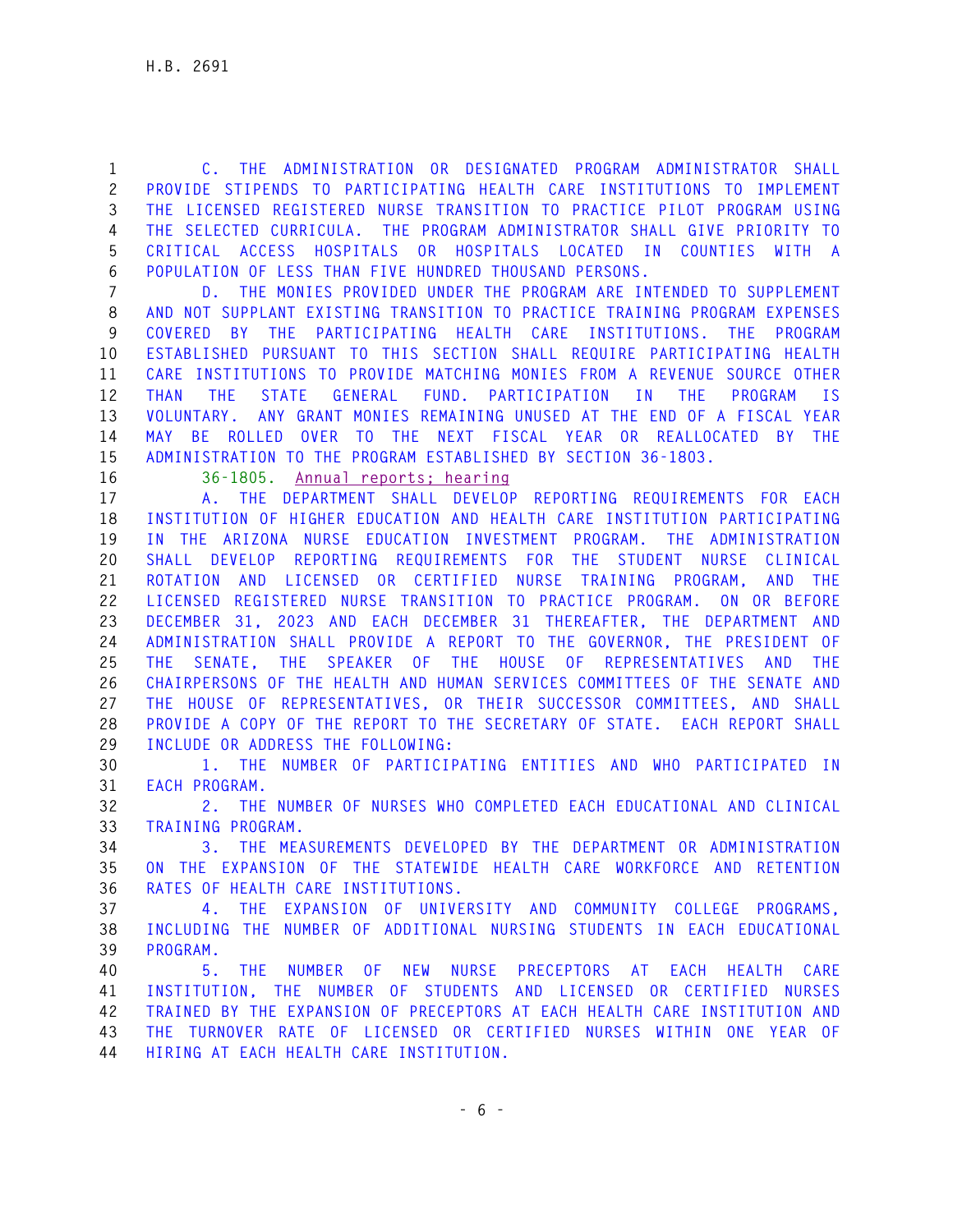**1 6. THE NUMBER AND IDENTITY OF HEALTH CARE INSTITUTIONS AND THE 2 NUMBER OF NURSES PARTICIPATING AT EACH HEALTH CARE INSTITUTION IN THE 3 LICENSED REGISTERED NURSE TRANSITION TO PRACTICE PROGRAM AND THE TURNOVER 4 RATE OF LICENSED REGISTERED NURSES WITHIN ONE YEAR OF HIRING AT EACH 5 PARTICIPATING HEALTH CARE INSTITUTION.** 

**6 7. ANY OTHER BENCHMARKING AND OUTCOME REPORTS DEVELOPED BY THE 7 DEPARTMENT TO MEASURE THE EFFECTIVENESS OF THE PROGRAMS ESTABLISHED 8 PURSUANT TO THIS CHAPTER.** 

**9 B. THE HEALTH AND HUMAN SERVICES COMMITTEES OF THE HOUSE OF 10 REPRESENTATIVES AND THE SENATE, OR THEIR SUCCESSOR COMMITTEES, SHALL 11 CONDUCT A HEARING TO REVIEW THE REPORTS.** 

**12 36-1806. Preceptor grant program for graduate students; 13 appropriations; requirements; definition** 

**14 A. THE SUM OF \$500,000 IS APPROPRIATED FROM THE STATE GENERAL FUND 15 IN EACH OF FISCAL YEARS 2022-2023 THROUGH 2024-2025 TO THE DEPARTMENT FOR 16 THE PRECEPTOR GRANT PROGRAM FOR GRADUATE STUDENTS, WHICH IS ESTABLISHED TO 17 EXPAND THE CAPACITY OF PRECEPTOR TRAINING FOR GRADUATE STUDENTS PURSUING 18 DEGREES AS PHYSICIANS IN ALLOPATHIC OR OSTEOPATHIC MEDICINE, AS ADVANCED 19 PRACTICE REGISTERED NURSES, PHYSICIAN ASSISTANTS OR DENTISTS BY ELIGIBLE 20 HEALTH PROFESSIONALS IN THOSE DISCIPLINES WHO ARE LICENSED PURSUANT TO 21 TITLE 32. THE APPROPRIATIONS MADE PURSUANT TO THIS SUBSECTION ARE EXEMPT 22 FROM THE PROVISIONS OF SECTION 35-190 RELATING TO LAPSING OF 23 APPROPRIATIONS. ANY MONIES REMAINING UNEXPENDED ON JULY 1, 2028 REVERT TO 24 THE STATE GENERAL FUND.** 

**25 B. THE PURPOSE OF THE PROGRAM IS TO ENCOURAGE AND SUPPORT MORE 26 PRECEPTORSHIPS FOR THE TRAINING AND DEVELOPMENT OF GRADUATE STUDENTS TO 27 BECOME NEW PHYSICIANS, ADVANCED PRACTICE REGISTERED NURSES, PHYSICIAN 28 ASSISTANTS OR DENTISTS IN THIS STATE. PARTICIPATION IS VOLUNTARY.** 

**29 C. THE MONIES RECEIVED BY THE DEPARTMENT SHALL BE ALLOCATED TO THE 30 FIVE LARGEST STATEWIDE NONPROFIT ORGANIZATIONS THAT REPRESENT ALLOPATHIC 31 PHYSICIANS, OSTEOPATHIC PHYSICIANS, ADVANCED PRACTICE REGISTERED NURSES, 32 PHYSICIAN ASSISTANTS OR DENTISTS. THE DEPARTMENT SHALL ALLOCATE THE 33 MONIES IN PROPORTION TO THE NUMBER OF HEALTH PROFESSIONALS IN THOSE 34 SPECIFIC DISCIPLINES WHO HOLD ACTIVE LICENSES PURSUANT TO TITLE 32. THE 35 DEPARTMENT MAY ALLOW ORGANIZATIONS TO RECEIVE REASONABLE COSTS FOR 36 PROCESSING APPLICATIONS AND STIPENDS. ORGANIZATIONS SHALL ANNUALLY REPORT 37 TO THE DEPARTMENT THE NUMBER OF APPLICATIONS RECEIVED AND THE NUMBER OF 38 GRANTS AWARDED PURSUANT TO THIS SECTION.** 

**39 D. ELIGIBLE ALLOPATHIC PHYSICIANS, OSTEOPATHIC PHYSICIANS, 40 CERTIFIED NURSE MIDWIVES, CERTIFIED REGISTERED NURSE ANESTHETISTS, 41 CLINICAL NURSE SPECIALISTS, REGISTERED NURSE PRACTITIONERS, PHYSICIAN 42 ASSISTANTS OR DENTISTS WHO ARE LICENSED PURSUANT TO TITLE 32 AND WHO SERVE 43 AS VOLUNTEER PRECEPTORS MAY APPLY FOR GRANTS FROM THE STATEWIDE NONPROFIT 44 ORGANIZATION THAT REPRESENTS THEIR DISCIPLINE AND THAT IS ALLOCATED GRANT 45 MONIES, PURSUANT TO REQUIREMENTS AND CRITERIA PRESCRIBED IN THIS**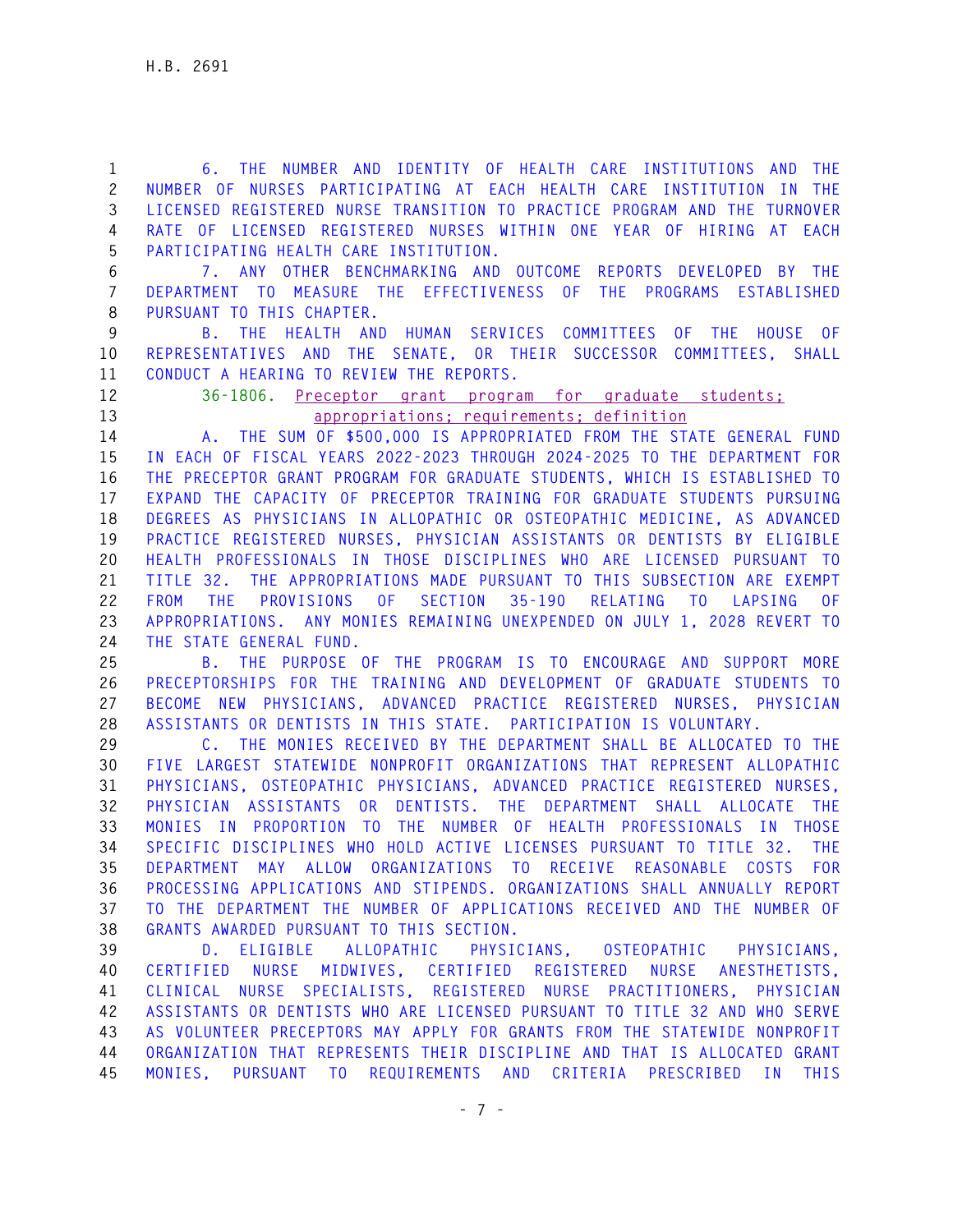**1 SECTION. TO QUALIFY FOR A GRANT, THE LICENSED HEALTH PROFESSIONAL MUST 2 FILE A GRANT APPLICATION AND PROVIDE SUFFICIENT EVIDENCE OF COMPLETION OF 3 A QUALIFIED PRECEPTORSHIP WITH A GRADUATE STUDENT IN THE SAME PROFESSIONAL 4 DISCIPLINE. GRANT MONIES MUST BE ALLOCATED BY THE ORGANIZATIONS TO 5 QUALIFIED APPLICANTS BASED ON THE ORDER IN WHICH THE APPLICATIONS ARE 6 RECEIVED, WITH A MAXIMUM GRANT OF \$1,000 PER CALENDAR YEAR TO EACH 7 QUALIFIED APPLICANT, REGARDLESS OF THE NUMBER OF PRECEPTORSHIPS THE 8 APPLICANT PROVIDES IN THAT CALENDAR YEAR. GRANT PRIORITY SHALL BE GIVEN 9 TO PRECEPTORSHIPS IN PRIMARY HEALTH CARE AND IN RURAL AREAS OF THIS STATE. 10 ANY GRANT MONIES REMAINING UNUSED AT THE END OF A FISCAL YEAR MAY BE 11 ROLLED OVER TO THE NEXT FISCAL YEAR OR REALLOCATED BY THE DEPARTMENT TO 12 ONE OF THE OTHER STATEWIDE NONPROFIT ORGANIZATIONS.** 

**13 E. TO QUALIFY UNDER THIS SECTION, A PRECEPTORSHIP MUST MEET ALL OF 14 THE FOLLOWING:** 

**15 1. PROVIDE AN UNCOMPENSATED MENTORING EXPERIENCE IN WHICH THE 16 LICENSED HEALTH PROFESSIONAL SERVING AS THE PRECEPTOR PROVIDES A PROGRAM 17 OF PERSONALIZED INSTRUCTION, TRAINING AND SUPERVISION TO THE GRADUATE 18 STUDENT.** 

**19 2. BE AT LEAST FOUR WEEKS' DURATION.** 

**20 3. PROVIDE AN EDUCATIONAL OPPORTUNITY FOR THE GRADUATE STUDENT TO 21 ENABLE THE STUDENT TO OBTAIN AN ELIGIBLE PROFESSIONAL DEGREE.** 

**22 F. THE DEPARTMENT MAY USE PRIVATE DONATIONS, GRANTS AND FEDERAL 23 MONIES TO IMPLEMENT, SUPPORT, PROMOTE OR MAINTAIN THE PROGRAM.** 

**24 G. FOR THE PURPOSES OF THIS SECTION, "GRADUATE STUDENT" MEANS AN 25 INDIVIDUAL WHO IS MATRICULATING AT THE GRADUATE LEVEL AT ANY ACCREDITED 26 INSTITUTION OF HIGHER EDUCATION IN THIS STATE AND WHO IS SEEKING A DEGREE 27 IN THE AREAS OF DOCTOR OF MEDICINE, DOCTOR OF OSTEOPATHIC MEDICINE, 28 CERTIFIED NURSE MIDWIFE, CERTIFIED REGISTERED NURSE ANESTHETIST, CLINICAL 29 NURSE SPECIALIST, REGISTERED NURSE PRACTITIONER, PHYSICIAN ASSISTANT OR 30 DENTIST.** 

**31 36-1807. Expansion of behavioral health workforce training; 32 appropriations; pilot program fund; grant program; 33 requirements** 

**34 A. THE SUM OF \$5,000,000 IS APPROPRIATED FROM THE STATE GENERAL 35 FUND IN EACH OF FISCAL YEARS 2022-2023, 2023-2024 AND 2024-2025 TO THE 36 ARIZONA HEALTH CARE COST CONTAINMENT SYSTEM FOR DEPOSIT IN THE PILOT 37 PROGRAM FUND TO EXPAND THE CAPACITY OF THE MARICOPA COUNTY COMMUNITY 38 COLLEGE DISTRICT AND THE NAVAJO COUNTY COMMUNITY COLLEGE DISTRICT TO TRAIN 39 STUDENTS AS BEHAVIORAL HEALTH WORKERS.** 

**40 B. THE PILOT PROGRAM FUND IS ESTABLISHED. THE ARIZONA HEALTH CARE 41 COST CONTAINMENT SYSTEM ADMINISTRATION SHALL ADMINISTER THE FUND. MONIES 42 IN THE FUND ARE CONTINUOUSLY APPROPRIATED AND ARE EXEMPT FROM THE 43 PROVISIONS OF SECTION 35-190 RELATING TO LAPSING OF 44 APPROPRIATIONS. MONIES IN THE FUND SHALL BE USED TO DEVELOP BEHAVIORAL 45 HEALTH CURRICULUM IN PARTNERSHIP WITH THE MARICOPA COUNTY COMMUNITY**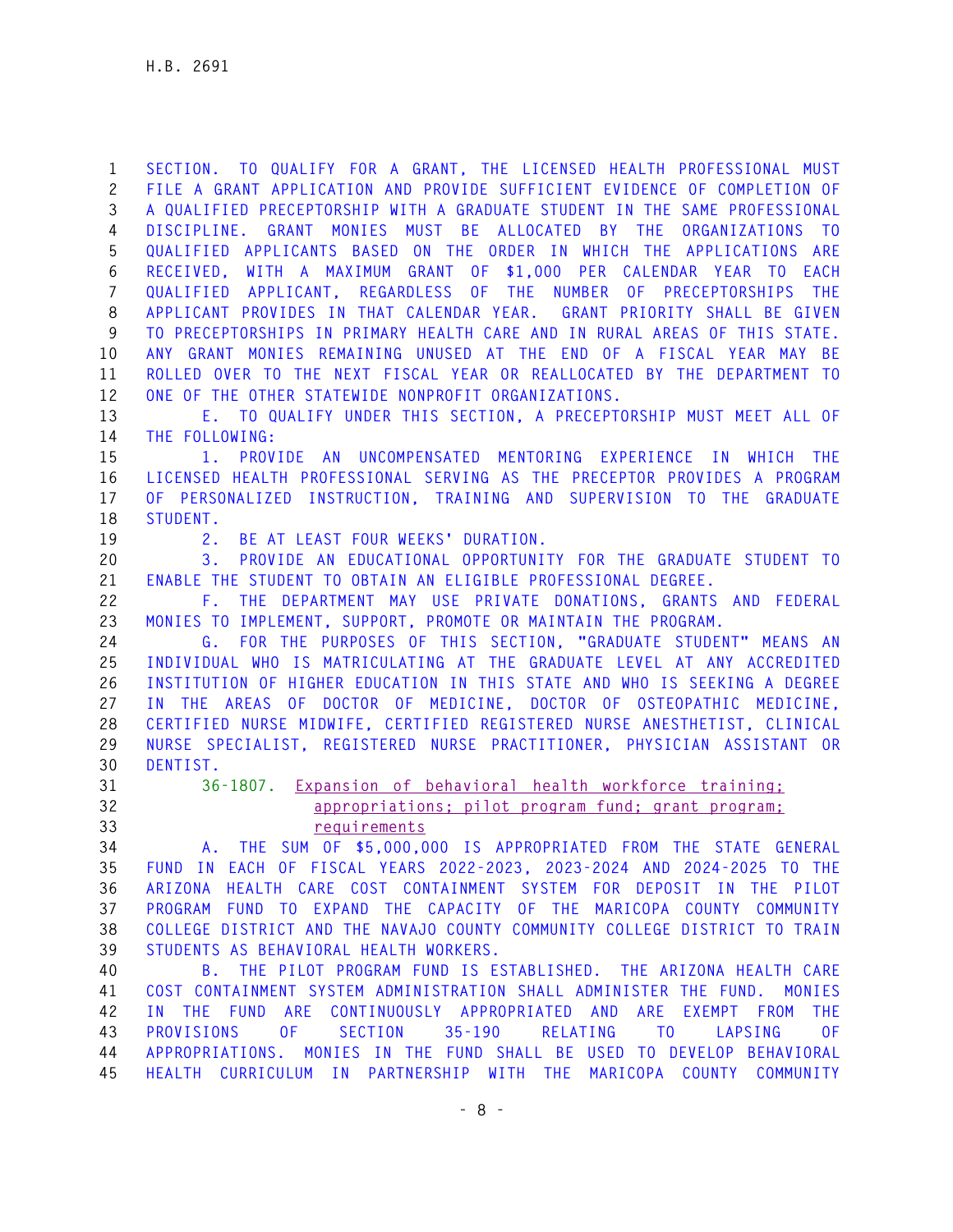**1 COLLEGE DISTRICT AND THE NAVAJO COUNTY COMMUNITY COLLEGE DISTRICT. ANY 2 MONIES REMAINING IN THE FUND ON JULY 1, 2026 REVERT TO THE STATE GENERAL 3 FUND.** 

**4 C. THE ARIZONA HEALTH CARE COST CONTAINMENT SYSTEM MAY USE PRIVATE 5 DONATIONS, GRANTS AND FEDERAL MONIES TO IMPLEMENT, SUPPORT, PROMOTE OR 6 MAINTAIN THE GRANT PROGRAM ESTABLISHED PURSUANT TO THIS SECTION OR TO 7 SUPPLANT MONIES APPROPRIATED FROM THE STATE GENERAL FUND. THE 8 ADMINISTRATION SHALL USE ALL OTHER FUNDING SOURCES FOR THE GRANT PROGRAM 9 BEFORE USING THE STATE GENERAL FUND MONIES.** 

**10 D. THE DIRECTOR OF THE ARIZONA HEALTH CARE COST CONTAINMENT SYSTEM 11 SHALL DEVELOP A GRANT PROGRAM IN PARTNERSHIP WITH THE MARICOPA COUNTY 12 COMMUNITY COLLEGE DISTRICT AND THE NAVAJO COUNTY COMMUNITY COLLEGE 13 DISTRICT TO DISTRIBUTE THE MONIES IN THE FUND TO COMMUNITY COLLEGES WITH 14 QUALIFYING PROGRAMS TO TRAIN STUDENTS TO ADDRESS THE SHORTAGE OF THE 15 BEHAVIORAL HEALTH WORKFORCE BY INCREASING THE NUMBER OF STUDENTS 16 COMPLETING QUALIFIED PROGRAMS BY THE END OF FISCAL YEAR 2024-2025. GRANTS 17 PROVIDED PURSUANT TO THIS SECTION SHALL BE USED:** 

**18 1. TO EXPAND BEHAVIORAL HEALTH CURRICULUM AND PAY FOR SALARIES, 19 BENEFITS, TRAINING AND RELATED EXPENSES AND OPERATIONAL COSTS NECESSARY TO 20 INCREASE THE NUMBER OF QUALIFIED BEHAVIORAL HEALTH EDUCATION FACULTY 21 MEMBERS TEACHING IN DEGREE AND CERTIFICATE PROGRAMS OPERATED OR OVERSEEN 22 BY THE MARICOPA COUNTY COMMUNITY COLLEGE DISTRICT AND THE NAVAJO COUNTY 23 COMMUNITY COLLEGE DISTRICT.** 

**24 2. TO PAY FOR TUITION, FEES AND RELATED EDUCATIONAL EXPENSES OF 25 ELIGIBLE STUDENTS ENROLLING IN BEHAVIORAL HEALTH PROGRAMS. THE ARIZONA 26 HEALTH CARE COST CONTAINMENT SYSTEM, IN PARTNERSHIP WITH THE COMMUNITY 27 COLLEGE DISTRICTS, SHALL DEVELOP AND IMPLEMENT REQUIREMENTS FOR PAYMENT OF 28 STUDENT EXPENSES THAT INCLUDE A REQUIREMENT THAT STUDENTS WHO COMPLETE A 29 CERTIFICATION OR DEGREE PROGRAM PRACTICE AS A BEHAVIORAL HEALTH WORKER IN 30 THIS STATE FOR A MINIMUM OF TWO YEARS OR THE NUMBER OF YEARS THAT EQUALS 31 THE LENGTH OF THE PROGRAM COMPLETED BY THE STUDENT, WHICHEVER IS GREATER.** 

**32 E. THE GRANTS PROVIDED PURSUANT TO THIS SECTION ARE SUBJECT TO THE 33 AVAILABILITY OF MONIES. FUND MONIES SHALL BE DISTRIBUTED IN A MANNER 34 DESIGNED TO INCREASE THE NUMBER OF STUDENTS COMPLETING BEHAVIORAL HEALTH 35 DEGREE OR CERTIFICATE PROGRAMS.** 

**36 F. THE ARIZONA HEALTH CARE COST CONTAINMENT SYSTEM SHALL DEVELOP 37 REPORTING REQUIREMENTS FOR EACH COMMUNITY COLLEGE USING MONIES RECEIVED 38 FROM THE PILOT PROGRAM FUND. ON OR BEFORE DECEMBER 31, 2023 AND EACH 39 DECEMBER 31 THEREAFTER, THE DIRECTOR OF THE ARIZONA HEALTH CARE COST 40 CONTAINMENT SYSTEM SHALL PROVIDE A REPORT TO THE GOVERNOR, THE PRESIDENT 41 OF THE SENATE, THE SPEAKER OF THE HOUSE OF REPRESENTATIVES AND THE 42 CHAIRPERSONS OF THE HEALTH AND HUMAN SERVICES COMMITTEES OF THE SENATE AND 43 THE HOUSE OF REPRESENTATIVES, OR THEIR SUCCESSOR COMMITTEES, AND SHALL 44 PROVIDE A COPY OF THE REPORT TO THE SECRETARY OF STATE. THE REPORT SHALL 45 INCLUDE:**